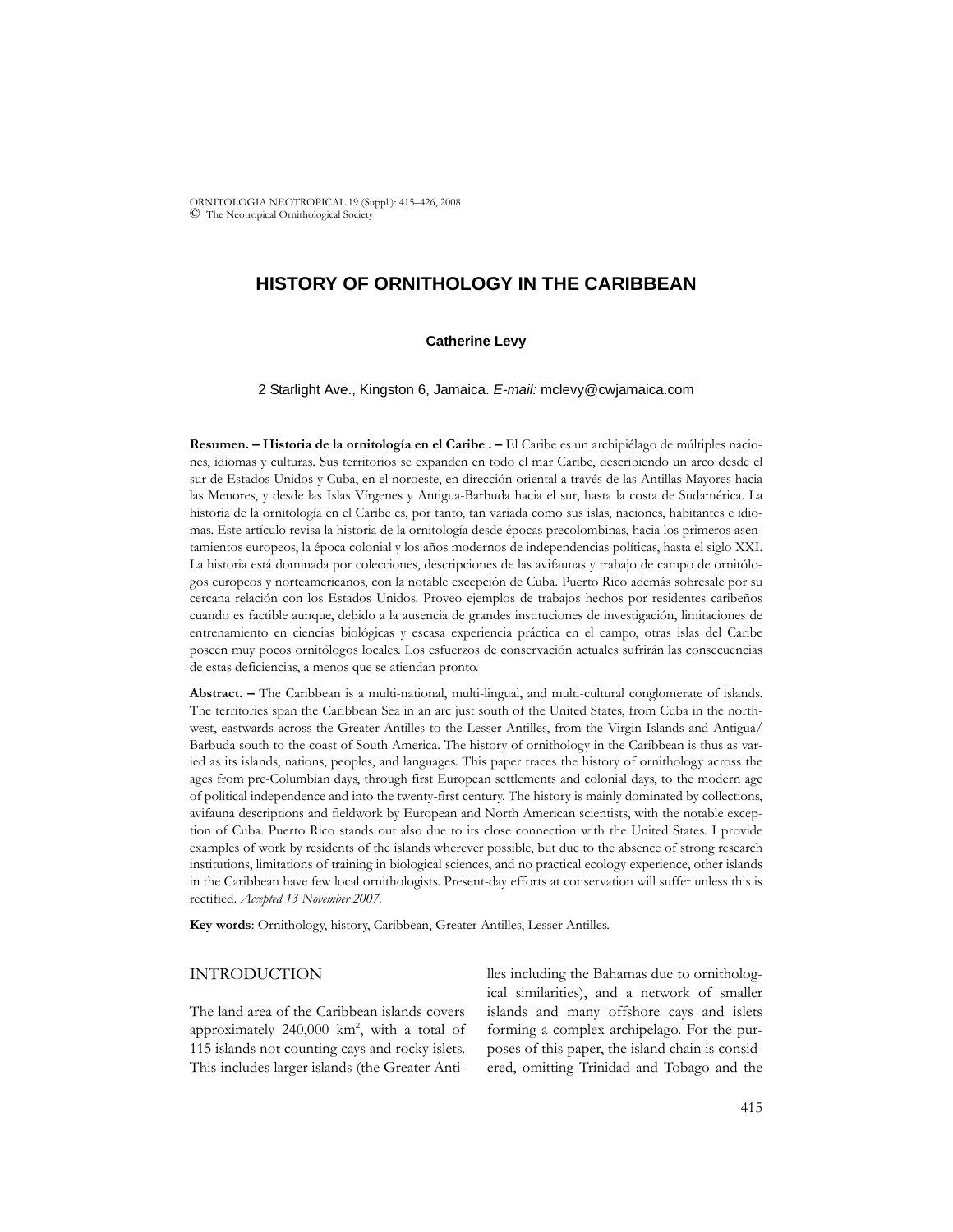Caribbean coast of Central and South America. In this paper I attempt to trace a history of the ornithology in the Caribbean islands from the time of the earliest inhabitants to the present, with an emphasis on contributions of residents to the regionís ornithology. Knowledge about the Caribbean avifauna is still deficient because some islands in this complex region lack strong research and academic institutions while others, like Puerto Rico and particularly Cuba, have a long tradition of fieldwork and research. Reasons why ornithology in some territories has not developed as strongly as these two islands are suggested. However, with habitat destruction so common on all territories, conservation has become an imperative, so it is timely that studies of the avifauna and habitats should be of paramount importance.

## PRE–1500: EARLIEST INHABITANTS

The earliest inhabitants of the Caribbean islands were Amerindians, such as the Taínos, Caribs, and Guana-Hatabey. Little is known about their customs, beliefs, and "world view," but some artifacts provide information. Taíno objects often bear images of skulls, bats, and birds, and it is known that nocturnal species (birds and bats) represented the souls of the dead. Examination of fossil sites and caves provide evidence that Taíno food consisted of vegetables, frogs, turtles, iguanas, fish, and birds ("a number of pigeons, flightless birds, seabirds and shorebirds…") (Wing 2001). Some animals were kept captive or became tame, and these could easily be transported in long-distance migrations, particularly from South America, but also from one island to another (Wing 2001). In comparison to other islands such as Cuba, Puerto Rico and Hispaniola, little archaeological work has taken place on Jamaica (Howard 1956); but one artifact discovered in about 1792 is an example of Taíno symbolism. The "Bird

Man" is thought to represent a "zemi," probably a household deity. The figure is about 89 cm tall; it has the head of a long-billed bird and the body of a human male (Handler 1977). The closest likeness that can be attributed is that the bird was inspired by the Jamaican Crow (*Corvus jamaicensis*).

## 1500–1799: "DISCOVERY" AND COLONIZATION

The age of "discovery" and colonization covers from 1500 to the 1700s and accounts exist from explorers, missionaries and colonists. Among the first was only a summary from the four expeditions of Christopher Columbus, because the most detailed observations were lost in a shipwreck (Keith *et al*. 2003). Most data were anecdotal, until the report of Gonzalo Fernández de Oviedo y Valdez (1478–1557) who was appointed commander of the castle of Santo Domingo in 1535. He later returned to Spain and was appointed Historian of the Spanish Indies. The first part of his work on the history of the period spent in Spanish colonies appeared as *Historia General y Natural de las Indias Occidentales* (Oviedo y Valdez 1535). This work is probably the earliest – and among the better – treatment of the natural history of Hispaniola, with illustrations and excellent descriptions (Keith *et al*. 2003).

Early colonists often brought birds with them, or introduced other species later. During visits to Jamaica, John Taylor (1664–?) and Hans Sloane (1660–1753) both describe birds that are not native to the island of Jamaica. Taylor spent about two years and kept a record of his visit including descriptions of flora and fauna. Among the birds he mentions are introduced species such as turkeys (*Meleagris gallopavo*), "tame ducks of the Muscovy breed" (*Cairina moschata*) and "plenty of Guinea hens" (*Numida meleagris*); migrant species (mostly water birds): "shovelers" (*Anas*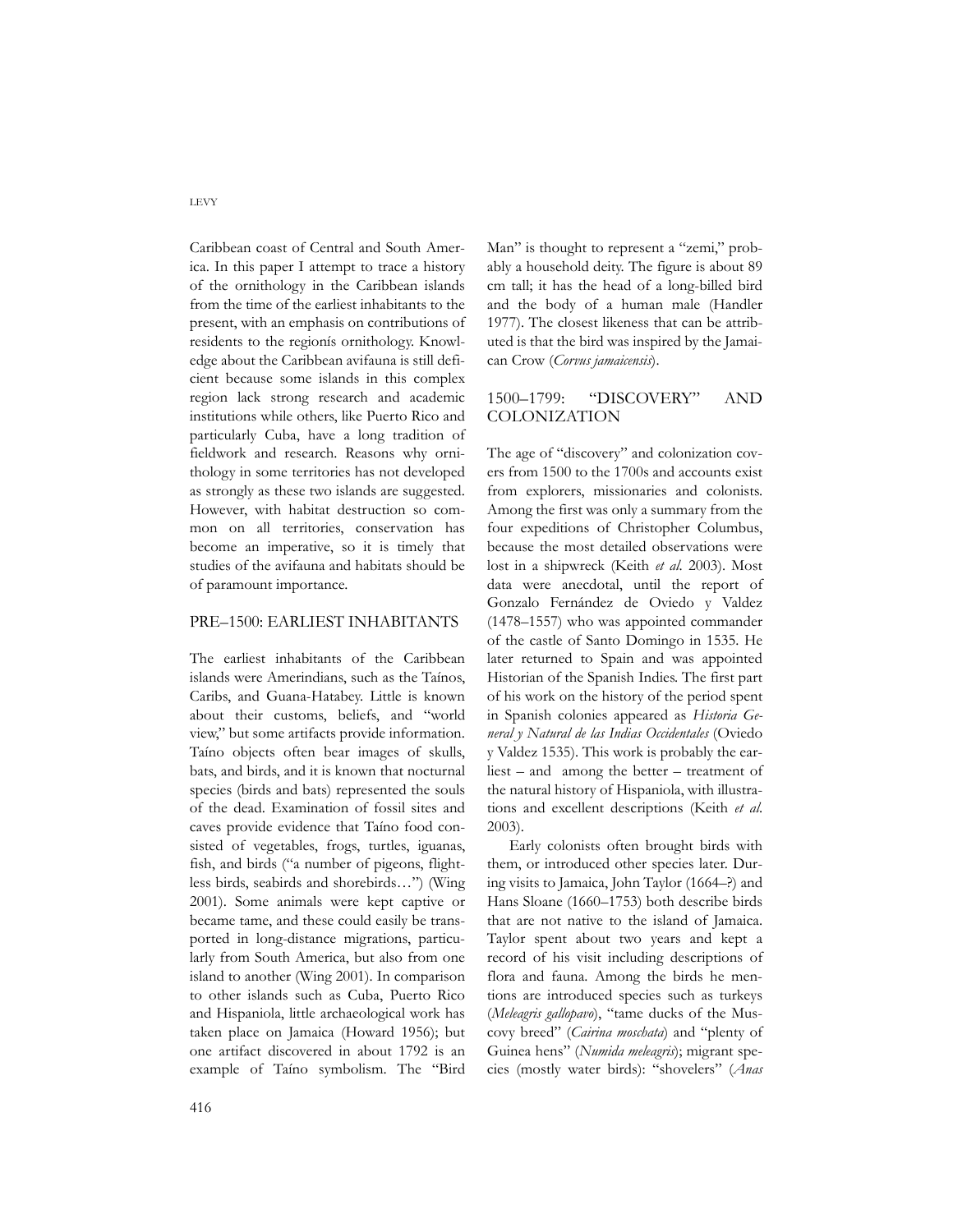*clypeata*) and "widgeon" (*A. americana*). However, he also described local species like Limpkin (*Aramus guarauna*; called 'Cluckinghen') and "multitudes of green parrots of a small size and of two sorts …" and a "marcough [macaw] … as big as an European phesant cock." Taylor also writes of parrots that "are brought to Jamaica and sold at reasonable prices", such as African Gray Parrot (*Psittacus erithacus*) and Cuban Parrot (*Amazona leucocephala*) (Taylor c. 1686). This illustrates how non-native species were transported to or within the Caribbean. It is known that sailors sometimes carried parrots from one country to another (Sloane 1707–1725). The introduction of exotic species continued. Lady Nugent (1771?–1834), the American wife of the British Governor of the island, wrote during her return trip to England from Jamaica in 1805: "Alas! One of my most beautiful Curaçao birds died in the night …" (Nugent 1966).

The Englishman Hans Sloane came to Jamaica as physician to the Governor in 1687–1688. In those years he traveled extensively, amassing and documenting a large collection of human artifacts, animals and, particularly, plants. Doubtless his scientific background aided the collection of valuable information. Results of his expedition were published in two volumes. His extensive collections served to form the basis of the British Museum. Sloane's descriptions of birds in Jamaica provide a valuable record of species on the island at that time, believing as he did – and contrary to many scientists of the time – that detailed observation, recording and interpretation of natural phenomena was a legitimate study (Rice 2002).

This was a prolific period in the general history of ornithology as, while birds of the Caribbean were being discovered, the first edition of Linnaeus' *Systema Naturae* was in preparation and later published (Linnaeus 1735). When the French colonized Haiti after the Treaty of Ryswick in 1697, specimens and observations were sent to France, contributing to collections and to the illustrations of Buffon's *Histoire Naturelle des Oiseaux* (Buffon 1770–1786).

#### 1800–1849: ERA OF COLLECTING

In the first half of the XIX century the era of private collecting was in full swing. As the original inhabitants of the islands did not have a written language and were for the most part exterminated, Europeans, and later North Americans, compiled natural history information during visits to the islands for varying periods. Museums in metropolitan countries were recently established, and for a number of years collections remained the property of gentlemen and/or scientists until they were sold or donated to national institutions. Some of the information published was the work of naturalists who may or may not have made the collections themselves; on the other hand, others – not necessarily professional scientists – collected information and specimens during a tour of duty on the islands, either in the civil service or the military (e.g., Sloane). The nationality of collecting expeditions and collectors in the Caribbean was varied. As a result many of the type specimens of Caribbean birds are now found overseas, and not within the territory of origin.

Nicholas Aylward Vigors (1785–1840), an Irishman and first Secretary of the Zoological Society (UK), published a list of 45 species from Cuba (Vigors 1827). The information was based on a collection made by William Sharp Macleay, a British civil servant stationed in Habana from 1825 until 1836.

In 1810 André Pierre Ledru (1761–1825), a French naturalist, took part in an expedition from which he amassed a large collection of plants, insects and birds. Ledru's work was the first detailed study of the birds of Puerto Rico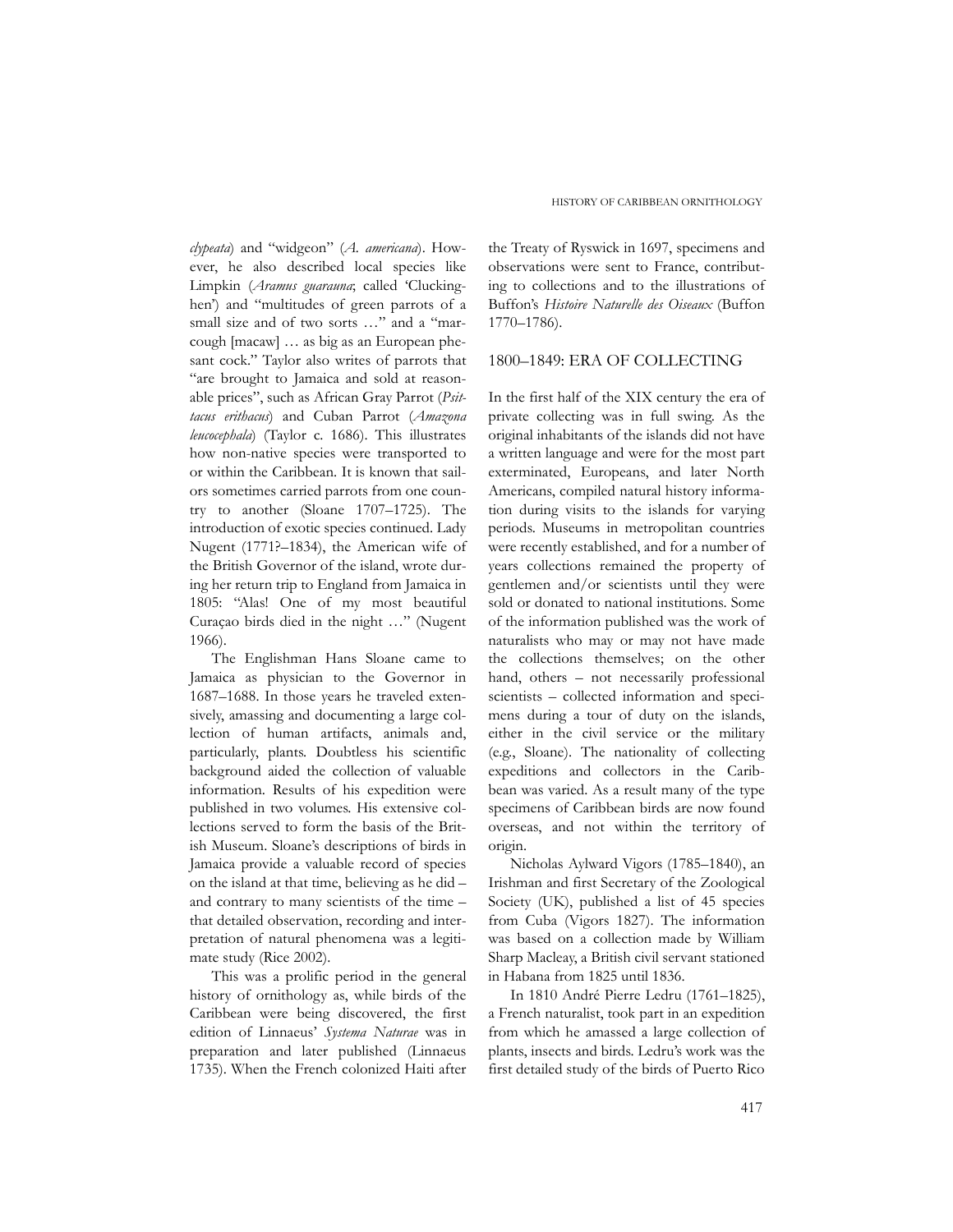and the Virgin Islands (Ledru 1810). However, some of the species listed do not occur on the island (Wiley 2000).

Thirty years later, Philip Henry Gosse (1810–1888), English, decided to collect in the tropics settling on Jamaica where he remained for 18 months from December 1844 to 1846 (Thwaite 2002). Two publications resulted from his work on the island: *Birds of Jamaica* (Gosse 1847) and *A Naturalist's Sojourn in Jamaica* (Gosse 1851). Although most efforts at that time concentrated on collections of specimens, Gosse was unusual in recording stomach contents, habits, measurements and nesting.

## 1850–1899: FROM COLLECTING TO DESCRIPTION

A natural progression took place as collecting was followed by accounts with descriptive information. Charles Cory (1857–1921), founding member of the American Ornithologists' Union, made five trips to the Caribbean and also sent out collectors. Over many years, Cory published several papers on Caribbean birds and, in 1889, he published the *Birds of the West Indies*, with 555 species noted and 350 described in detail; he also recorded the presence of North American species in the region, and included a bibliography (Cory 1889).

The little known F. A. Ober (1849–1913), a travel writer, hunter, and naturalist from the US, collected in the Lesser Antilles for the Smithsonian Institution (Steadman *et al.* 1997). He collected 20 new species, including two named after him: Lesser Antillean Flycatcher (*Myiarchus oberi*) and Montserrat Oriole (*Icterus oberi*). Ober was one of the few ornithologists to visit St. Johns, Virgin Islands at this time, collecting 21 specimens, including the type of Caribbean Coot (*Fulica caribaea*) in 1880 (Robertson 1962).

During the 19th century, a few island resi-

dents also undertook collections and descriptions of birds. Because they were present year round, these pioneers provided the first data on the biology of many species, taking into account habitat, feeding and breeding. Among them was W. T. March (1795–1872), a Jamaican who collected specimens and corresponded with, among others, Spencer Baird of the Smithsonian Institution (Banks & Hole 1993). Baird published notes from his letters (e.g., March 1864). Although little is written about the role March played in Jamaica's ornithology, he appears to be among the first native naturalists of the Caribbean. Together with Richard Hill (1795–1872), who assisted P. H. Gosse (Gosse 1847, 1851), they contributed to early knowledge of the avifauna of the island, and March's notes were consulted by eminent authors such as David Lack, and are still valuable today. March's specimens are now found in various collections overseas, some of them mislabeled as "W. (T.) Marsh" or "W. W. Marsh" (Banks & Hole 1993).

Juan Gundlach (1810–1879) came to Cuba in 1839 from Marburg, Germany and, except for brief visits to Puerto Rico, he remained in Cuba for the rest of his life. He published species lists in 1846 (207 species), and 1850 (222), and brought the count up to 263 species in the first major work on the birds of Cuba (Gundlach 1893). He also contributed papers on other aspects of natural history of the island (e.g., Gundlach 1877). Birds named after him include Cuban Vireo (*Vireo gundlachii*) and Bahama Mockingbird (*Mimus gundlachii*)*.* He also published on the birds and mammals of Puerto Rico (Gundlach 1878). Most of the specimens collected by Gundlach remained in Cuba and were not dispersed to overseas institutions, helping to establish in Cuba a first class collection for study and comparison (Wiley *et al.* in press).

Juan Lembeye (1816–1889), a Spanish naturalist, produced *Aves de la Isla de Cuba*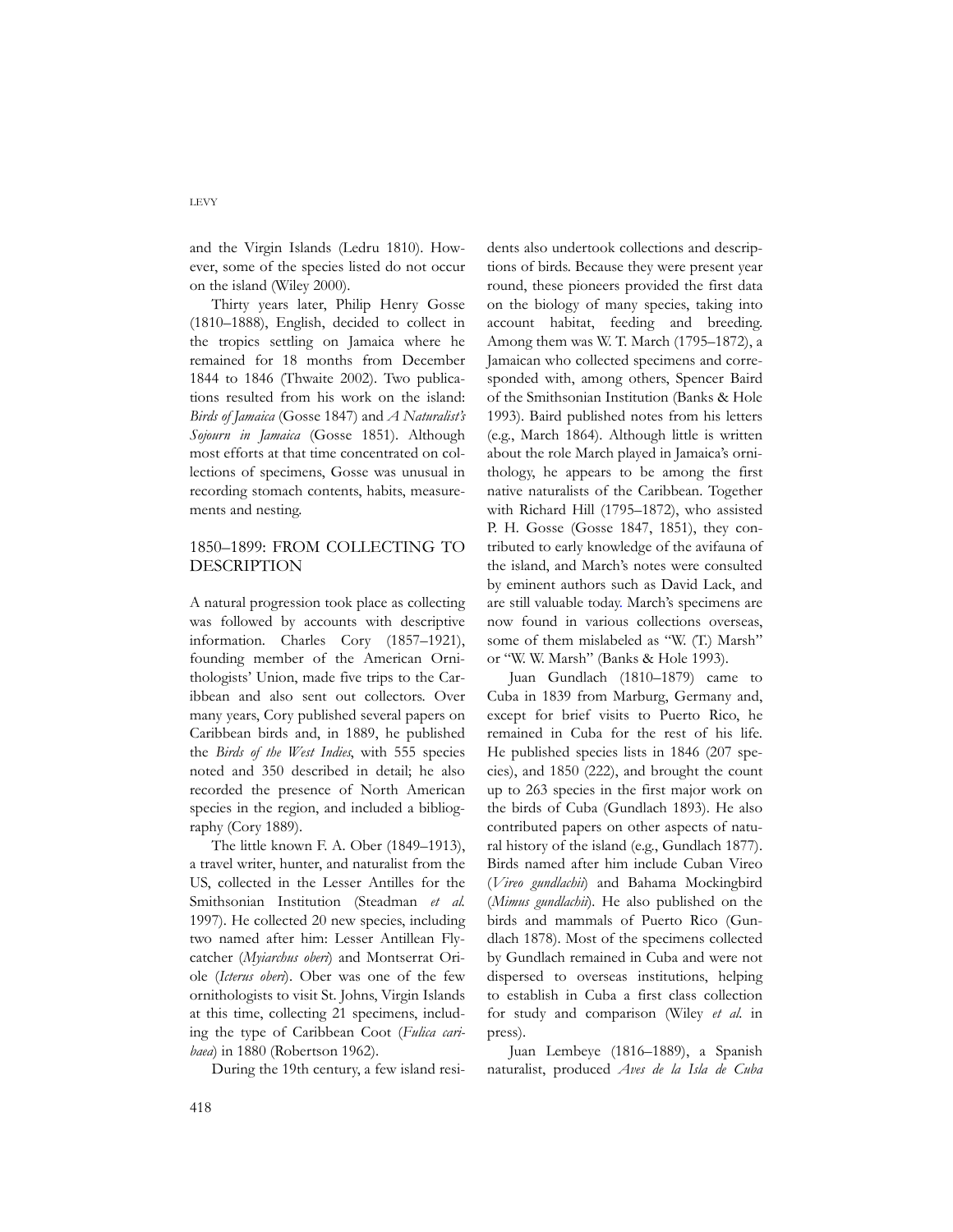(Lembeye 1850). He lived in Cuba from the 1830s to the 1860s and discovered the Cuban Solitaire (*Myadestes elisabeth*) and Yellowheaded Warbler (*Teretistris fernandinae*); he is also honoured in the Cuban Gnatcatcher (*Polioptila lembeyei*).

At this time, few islands had institutions devoted to the study of natural history, so most collectors shipped specimens back to their country and institution of origin. Currently, the Field Museum of Natural History, Chicago, holds over 15,000 specimens of Caribbean bird species, including over 3000 from Bahamas; 2911 from Dominican Republic, and the majority of Cory's collections. Meanwhile the Museum of Zoology at Cambridge University has about 1500 Caribbean specimens (e.g., 760 from Jamaica, 153 from Dominica, 120 from Barbados, 103 from Bahamas; mostly from the Strickland Collection and Alfred Newton).

Cuba is an exception as in 1839 the Cuban zoologist Felipe Poey y Aloy (1799–1891) founded the "Museo de Historia Natural" and, with Fernández de Castro, assisted in the creation of the first Academy of Science (natural, physical and medical) in 1861. Nearly half of the specimens collected in Cuba have remained there, particularly those of Juan Gundlach. The Instituto de Ecología y Sistemática, Academia de Ciencias de Cuba currently holds 3200 bird specimens, of which 63 are type specimens.

Several Englishmen, including Gosse, and later Alfred Newton (1829–1907) of Cambridge University, were prominent collectors primarily in the British colonies of the Caribbean. Newton collected on a number of the islands (Jamaica, Hispaniola, Cuba, Virgin Islands, Lesser Antilles) and requested William Nock to collect specimens of the Jamaican Petrel (*Pterodroma caribbaea*) in the Blue Mountains of Jamaica. Nock, from the Royal Botanic Gardens at Kew, in Britain, visited Jamaica in 1874 and was assigned to Cinchona

Botanical Gardens on a ridge at a height of 1374–1676 m a.s.l. (Eyre 1966). In 1879 he collected 22 specimens, the last birds collected in the wild (Imber 1991).

An incident of note during this period was the introduction in 1872 of the invasive indian mongoose (*Herpestes javanicus*) into Jamaica to control rodents and snakes (Scott 1903). From the original nine brought into Jamaica, some offspring were sent to other islands in the Caribbean. Before 20 years had passed, concern was being expressed about the effect of this animal in Jamaica. A committee was set up in 1890 by the Governor, Sir Henry Blake "to enquire fully, whether the mongoose is destructive of poultry, game and other useful creatures, and whether it is expedient that measures be taken to reduce the number of the mongoose..." (Anonymous 1891). At this enquiry Mr. Herbert T. Thomas, Inspector of Constabulary for the parish of St. Thomas, declared "I am informed that they have extinguished the Booby duck" (i.e., Jamaican Petrel). In an insightful conclusion, the report suggested, "that a law should be passed prohibiting the introduction and turning loose of any animal which might, as in the case of the mongoose, become a scourge to the country, and so disturb the equilibrium of nature ... ." This comment predates Wetmore's remarks (1927) regarding the introduction of exotic birds in Puerto Rico (Wiley 1996).

W. E. D. Scott (1852-1910) visited Jamaica from November 1890 to March 1891 and he spent most of his time in the parish of Portland (Scott 1903). His copious notes on over 180 species included food items and nesting seasons, a result of prompt preparation of the specimens collected. Of particular interest is his reflections on species described or listed by others but not found by him, comments on apparent depredation by the mongoose, and an account of a fruitless search for the Jamaican Petrel (Scott 1891).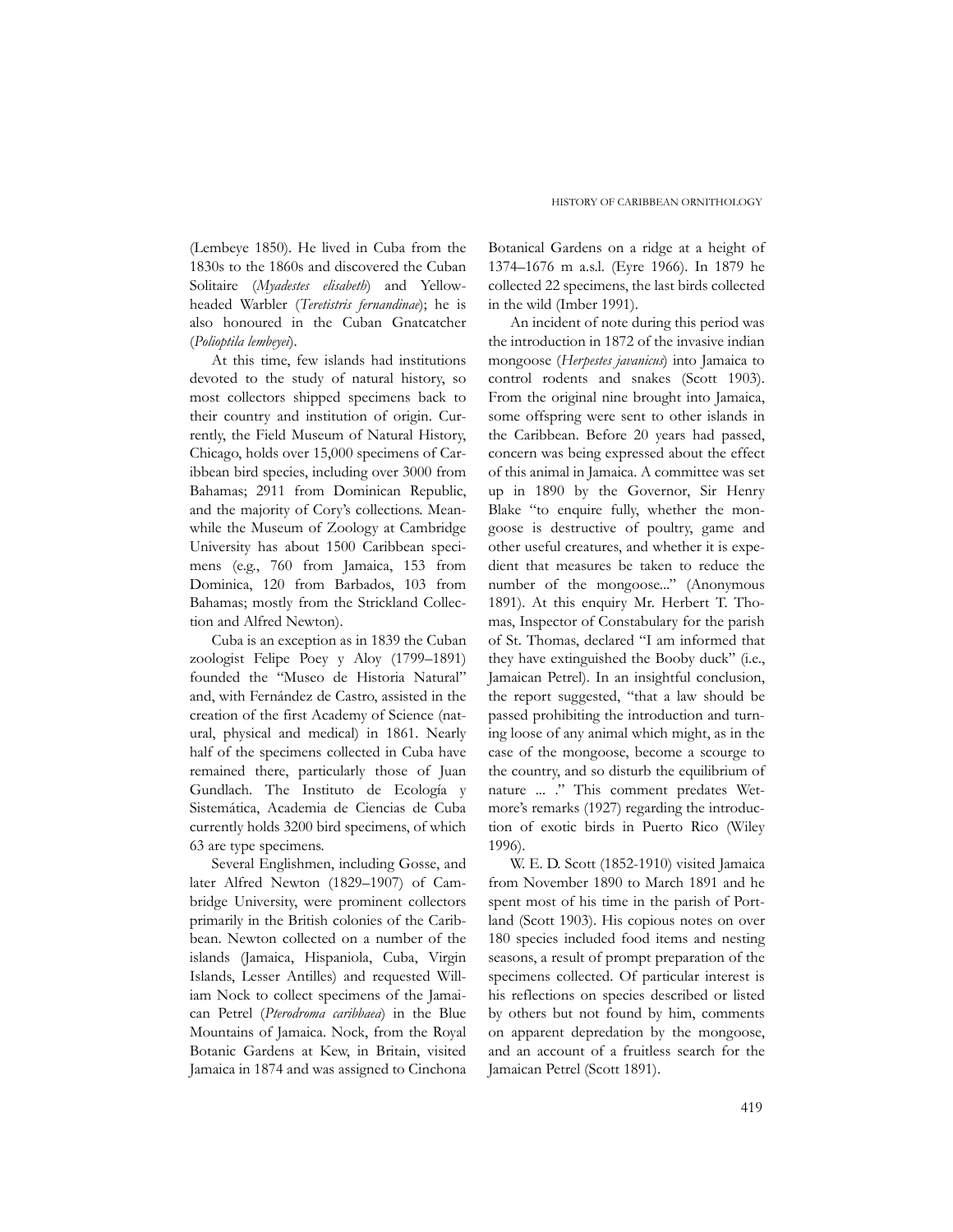#### 1900–1939: FIELD EXPLORATIONS

Field explorations took prominence from 1900 onwards. Thomas Barbour (1884–1946) of Harvard University took a particular interest in Cuba, where he collected many specimens with the assistance of Fermín Zanón Cervera (1880–1945), Spanish, a well known hunter. The Zapata Wren (*Ferminia cerverai*) bears both his names. In Barbour (1943), two local scientists are mentioned, Brother León and Dr. Carlos de la Torre, who were training students in natural history studies. Of interest are remarks about Cuba's "participation in a convention for nature protection throughout the Americas and the establishment of reserves for the preservation of the fauna and flora".

Alexander Wetmore (1886–1978) visited Puerto Rico for nine months between 1911– 1912, and within four years published *The Birds of Porto Rico* (Wetmore 1916). An expanded version, which included the Virgin Islands, contained valuable observations and became part of the 1919–1940 Scientific Survey of Puerto Rico (Wetmore 1927). He also studied the avifauna of Hispaniola and published, with B. H. Swales (1879–1928), a landmark book on the birds of Haiti and the Dominican Republic (Wetmore & Swales 1931). Hispaniola provided much fossil remains of birds for study when, in 1925, the mammalogist Gerrit Miller, Jr. (1869– 1956) commenced investigations in middens and caves that were being explored. Wetmore was the first to undertake a study of avian paleontology of the islands, becoming an authority on the extinct Pleistocene birds of the Caribbean. He also did extensive work in systematics.

Puerto Rico became an unincorporated territory of the United States in 1917. The growth of institutions of biological investigation was enhanced by the creation in 1939 of the Institute of Tropical Forestry, later to

become the International Institute of Tropical Forestry. Stuart Danforth (1900–1938) lived in Puerto Rico for 16 years, where his father was professor of biology at the College of Agriculture at Mayaguez. Later he continued fieldwork with an emphasis on ornithology, and also undertook research on other islands of the Caribbean. His legacy includes the *Los Pájaros de Puerto Rico* (Danforth 1936), the first popular work on birds in Spanish (Allen 1939). He also spent a summer on Jamaica and listed 88 species, with brief notes on distribution, behavior and some stomach contents (Danforth 1926).

One of the best-known authors within the Caribbean, James Bond (1900–1989), made his first of many trips to the islands in 1927 to study the birds of Haiti, and later the Dominican Republic. The first edition of his *Birds of the West Indies* was published in 1936, which included descriptions of habitat, nesting and song (Bond 1936). Though not written as a field guide (Parkes 1989), the book soon became the main reference for anyone interested in birding or ornithology of the region. Before this publication, knowledge about the birds of the Caribbean was the special interest of naturalists and ornithologists, too few of them native to the islands. His *Checklist of the Birds of the West Indies* first appeared in 1940, with supplements and later editions reflecting a growing knowledge and analysis of the zoogeography of the Caribbean avifauna (Bond 1940).

## 1940–1969: GROWTH OF LOCAL INTEREST

As political awareness and cohesion grew among the residents of the islands, consciousness of the natural world began to stir. Towards the late 1950s, urbanization, population growth and natural resources exploitation experienced a dramatic increase. As a result, the landscape was reshaped quickly.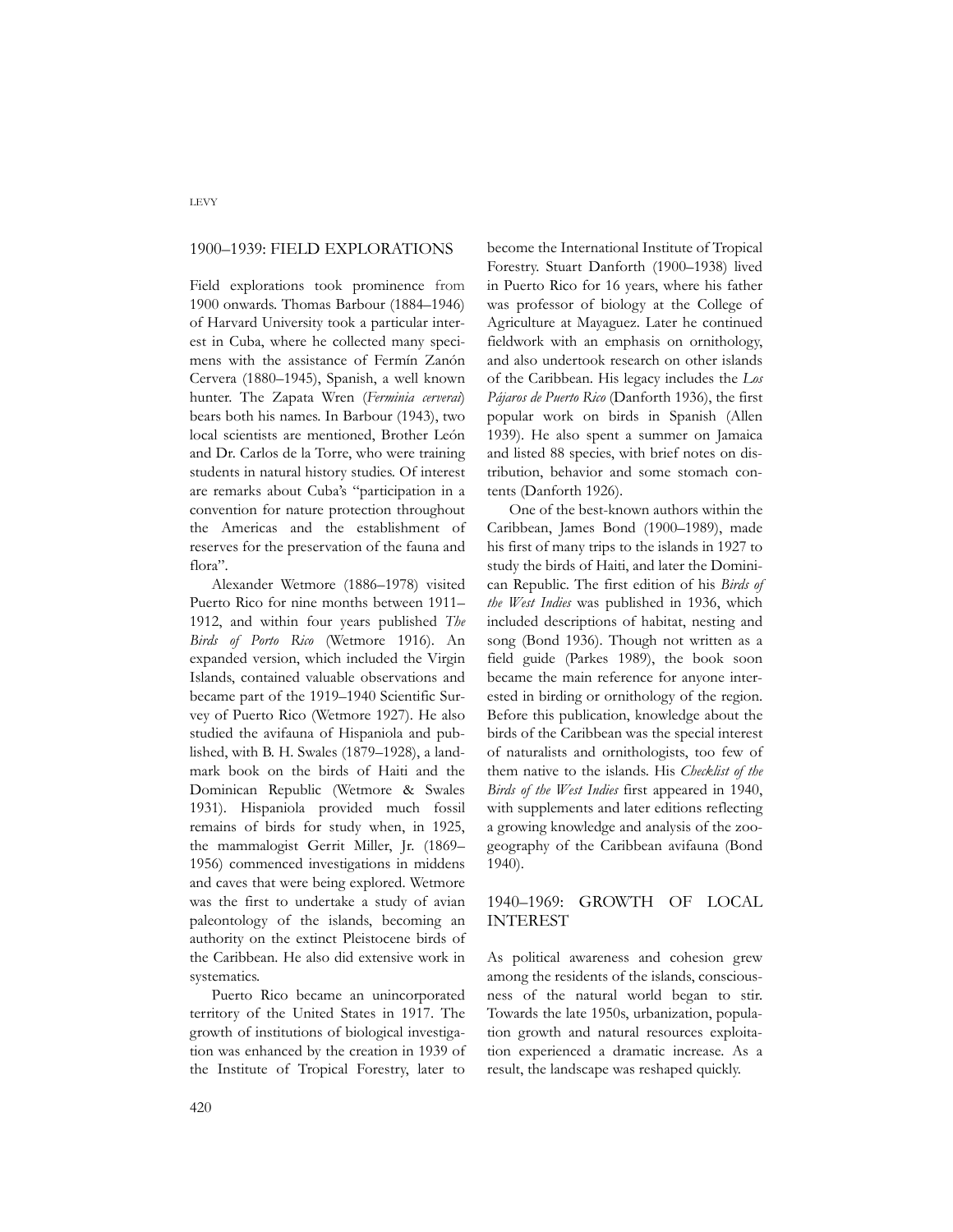The 1940s to 1960s witnessed the genesis of local interest in natural history in some territories, as evidenced by the formation in 1940 of the Natural History Society of Jamaica at the Natural History Division of the Institute of Jamaica (Levy 1996), with many local bird observations and articles published (e.g., Natural History Society of Jamaica 1940–55). In 1945, the Wildlife Protection Act was promulgated to address hunting and fishing concerns.

Informal meetings of a group of bird enthusiasts in the mid-1950s culminated in the formation of the Gosse Bird Club of Jamaica in 1963, which published the *Broadsheet*, and today, 47 years later, it still exists. Over a number of years, Lisa Salmon (1904–2000) wrote extensively on nature for local newspapers, describing bird behavior and commenting on conservation issues. She became the 'doyenne' of local birders and the earliest local conservationist (Gosse Bird Club 2000). In 1989 she was honored by the Society of Caribbean Ornithology.

Bird banding was undertaken by Charles Henry Blake (1901–1981) in Jamaica between 1953 and 1956; subsequently, in 1975, a permit from the U.S. Fish and Wildlife Service was granted to the Gosse Bird Club to band migrant birds, with Robert Sutton (1943– 2002) name as Master Bander (Levy 1989). Unfortunately, the banding program did not expand and was sporadic with few studies or results ever published.

The University of the West Indies initiated courses in Jamaica in 1948 and commenced teaching zoology, with little emphasis on studies of native species, and no permanent terrestrial research station to date.

Virgilio Biaggi (b. 1913) accompanied Danforth in his fieldwork and became author of many papers from the 1950s, including his *Las Aves de Puerto Rico*, with sections on the history of Puerto Rican ornithology, migra-

tion and wildlife conservation that appeared in 1970 (Bond 1971).

There was a strong development in universities in Puerto Rico that encouraged studies in natural sciences. Graduates of these universities remained in, or returned to, the island and further enhanced the development of ornithology. The *Caribbean Journal of Science* began publication in 1961.

A new arrival in the Dominican Republic in 1964 was Annabelle Dod who studied and helped to popularize resident bird species with the book *Aves de la República Dominicana* (Dod 1978). Her efforts stimulated research on several species, though researchers came mainly from metropolitan countries, except David Wingate from the Bahamas, who studied Black-capped Petrels (*Pterodroma hasitata*) (Latta *et al*. 2006).

In the 1960s concerns grew about forest and natural habitat loss in the Caribbean. The Breeding Bird Survey was initiated in 1966 to monitor the populations of North American migrants. This had the effect of stimulating project funds being made available for the study of North American winter migrants in the Caribbean.

## 1970–1989: GROWTH OF THE CARIBBEAN MOVEMENT

After a quiet period in the 1940s–1950s, work in Puerto Rico accelerated from the late 1960s onward, with new field studies and remarkable findings, as the discovery of a new species, the Elfin-woods Warbler (*Dendroica angelae*) (Wiley 1996).

Although alarm had been raised about the status of the Puerto Rican Parrot (*Amazona vittata vittata*) as early as the late 1940s, a detailed study was carried out beginning in 1953 by José A. Rodríguez-Vidal (Rodríguez-Vidal 1959). In 1968 a parrot conservation program was set up, focusing on survival of the wild populations, and studies on the spe-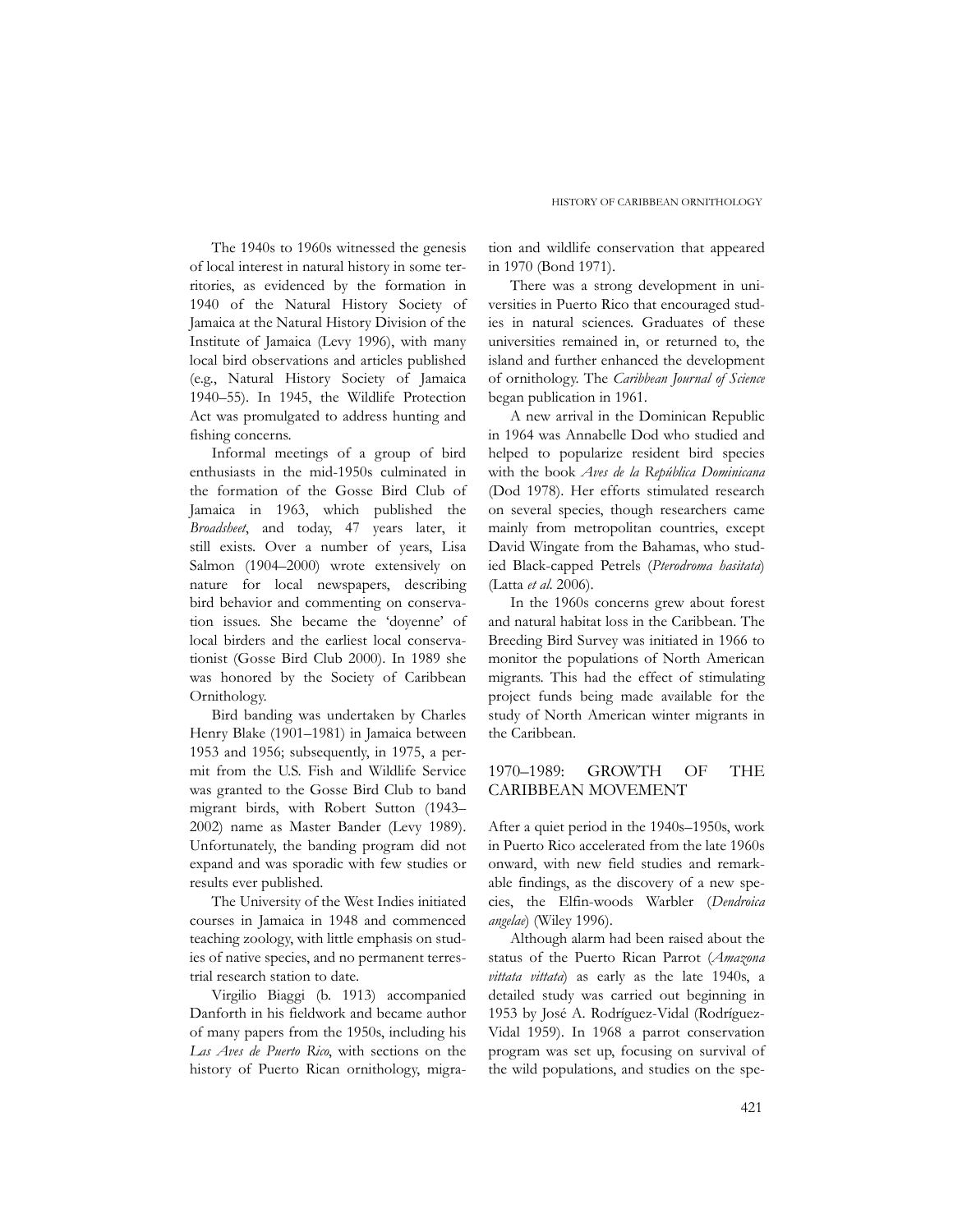cies biology (Snyder *et al*. 1987). This program continues to make progress today. Many research projects have been undertaken by North American researchers in Puerto Rico, including a long-term bird banding study in the Guanica Forest (Faaborg & Winters 1980). To date, research has been copious in Puerto Rico, notably by Herbert Raffaele, David Belitsky, James Wiley, Raúl Pérez-Rivera and Frank Rivera-Milan (Wiley 1996). In 1983, Raffaele published the first edition of *A Guide to the Birds of Puerto Rico and the Virgin Islands*, with a revised edition in 1989 (Raffaele 1989). The influence of the U.S. Fish and Wildlife Service and cooperation with the Departamento de Recursos Naturales de Puerto Rico has been important in the development of ornithology at this island. Nevertheless, as Wiley (1996) notes, basic information of preferred habitat, feeding ecology, and breeding biology on most species is still lacking.

In the late 1970s the Ornithological Society of Puerto Rico was formed due to the leadership and energy of Jorge Moreno. His continued efforts resulted in the first meeting of the Society for the Conservation and Study of Caribbean Birds (formerly Society of Caribbean Ornithology) in 1987. The Society's publication *El Pitirre* (now *Journal of Caribbean Ornithology*) commenced in 1988.

In the mid-1970s, a conservation program for the St. Lucia Parrot (*Amazona versicolor*) began, as it was found that its wild population numbered about 100 birds. The Jersey Wildlife Preservation Trust (UK) and the local Department of Forestry combined to try to increase awareness about the species status and threats (led by Paul Butler and the late Gabriel Charles). The campaign involved government and private sector participants, as well as education and public awareness. The parrot was declared the National Bird in 1979 and legislation was updated to protect this and other species as well as for wildlife habitats. Recent figures indicate that population numbers range from 250–300 individuals. This successful campaign became a model for other projects on some Caribbean islands, including St. Vincent, Dominica, the Bahamas and Jamaica.

David Lack undertook field explorations of land birds in Jamaica, examining the biogeography of the avifauna, which resulted in the landmark book *Island Biology* (Lack 1976). Also, Alexander Cruz studied the Jamaican Woodpecker (*Melanerpes radiolatus*) (Cruz 1977). Thirty years after the first book on Jamaican birds authored by a Jamaican had appeared (Jeffrey-Smith 1956), Audrey Downer and Robert Sutton published a new guide (Downer & Sutton 1990).

In the winter of 1986–1987, cooperation began between Bird Studies Canada and Cuban ornithologists to study migrant birds. Other ornithologists such as Orlando Garrido, Arturo Kirkconnel, and Professor Orlando Torres (University of Habana) carry on the strong scientific and ornithological tradition of Cuba. Garrido is remarkably one of the most prolific Caribbean authors working in a range of topics including taxonomy, biogeography, and natural history (Wiley 2000).

#### 1990–2000s: CONSERVATION

In the 1990s and into the new millennium, fieldwork engaged more local persons. For instance, in Jamaica, a study of the breeding biology of the Black-billed Parrot (*Amazona agilis*) was done by Susan Koenig using a number of residents as assistants (Koenig 1999); and research staff of the International Institute of Tropical Forestry visited the Dominican Republic and worked mainly on migrant species, using local assistants as much as possible (Latta & Wunderle 1996).

The real successor to Bond's *Birds of the*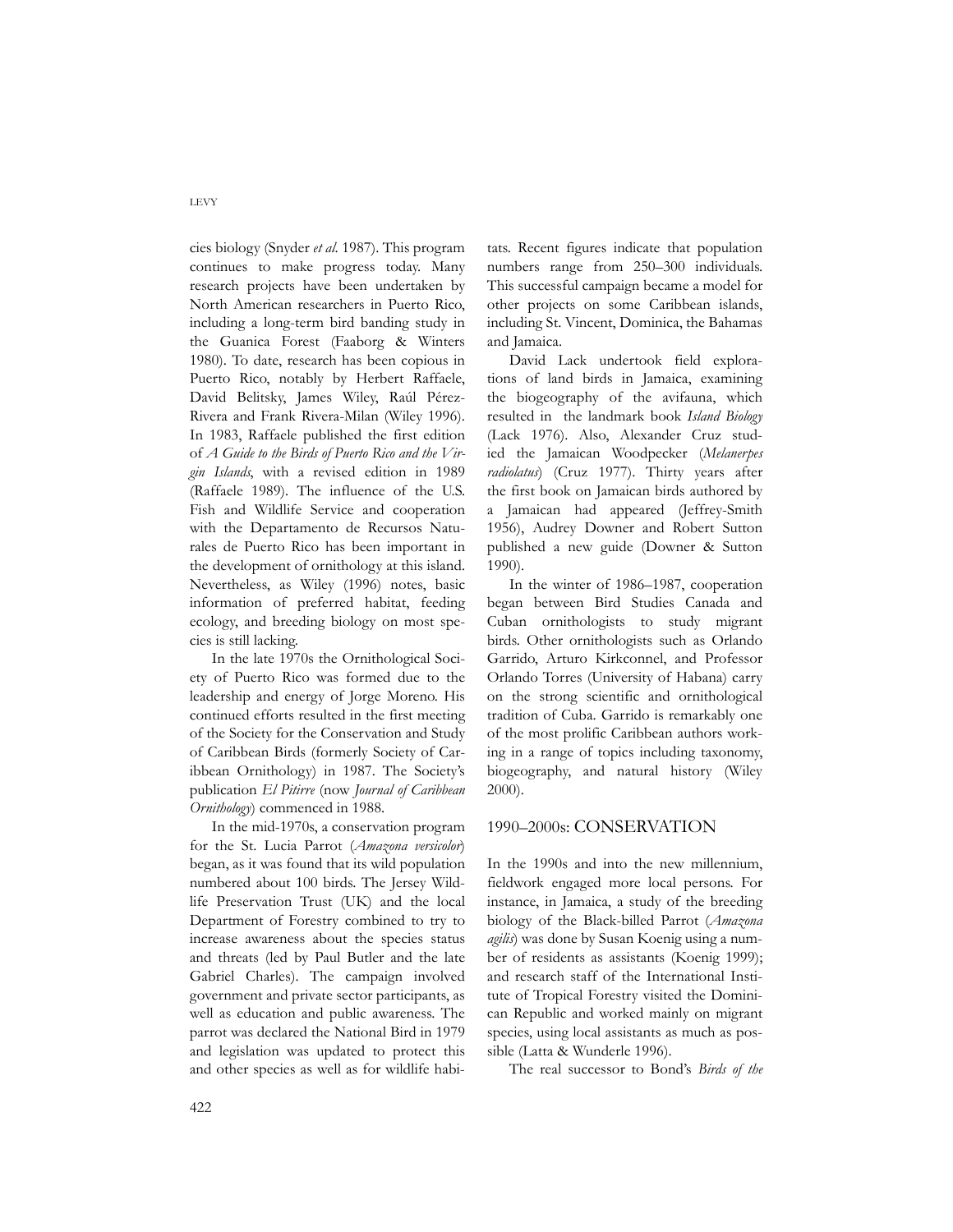*West Indies* was published in 1998, a fully illustrated guide. The book contains the most up to date information on distribution of birds in the West Indies (omitting Trinidad and Tobago) (Raffaele *et al.* 1998). A smaller field guide based on the 1998 work was issued in 2003, with basic information for identification along with the illustrations from the larger edition (Raffaele *et al.* 2003). Updated field guides specific to particular islands are now available for Cuba (Garrido & Kirkconnell 2000), Lesser Antilles (Bénito-Espinal & Hautcastel 2005), the Bahamas and Turks and Caicos (Hallett 2006), Hispaniola (Keith *et al*. 2004, Latta *et al*. 2006), Dominica (James *et al*. 2005), the Cayman Islands (Bradley 2000), and Haiti (Sergile 2006). All these guides make information on native avifauna more readily available for residents.

The Society for the Conservation and Study of Caribbean Birds has fostered participation of islanders and helped develop ornithological and conservation skills. Due to the exchange of information and expertise, a number of projects have resulted from meetings of the Society where island biologists meet counterparts from North America and Europe, for example, the West Indian Whistling-Duck and Wetlands Conservation Project, and the annual Caribbean Endemic Bird Festival. Further, BirdLife International projects address conservation of birds at risk through the identification of Important Bird Areas on all of the Greater Antilles (D. Wege pers. com.).

Alarmed at the growing loss of biological diversity, many Caribbean countries signed the Convention on Biological Diversity (CBD) in 1992. Although ratification may not always be reflected in direct action by Caribbean governments, nor in their policies, it has influenced the work of international conservation organizations and brought cooperation with local government departments or nongovernment organizations.

#### THE FUTURE

Vuilleumier (2003), in his review of the historical and current state of Neotropical ornithology recognized the contribution of *El Pitirre*, published since 1987 by the Society for the Conservation and Study of Caribbean Birds (formerly the Society of Caribbean Ornithology), for Caribbean ornithology. Also, he stated that "ever larger numbers of ornithologists, especially younger ones, carry out research on Neotropical birds, and more of them than ever before are native to and resident in Latin America." But, is this true of the Caribbean? Without strong academic preparation this is difficult to achieve. Further, without the assurance of a career that will maintain these young people, there is no certainty that those trained will not take jobs in other endeavours or in other countries. Today, the noticeable lack of native biologists on some islands is demonstrated in the number of research projects that are still carried out by overseas scientists. Can individual islands support specialist biologists? At present, there are severe limitations of training, little guidance in field studies, and almost no practical ecology experience. In territories with a limited economic base, non-government organizations find it difficult to survive. Smaller islands in the archipelago, such as the Lesser Antilles, suffer considerably the same syndrome, worsened by not having a research institute or university within the territory.

However, a few positive signs are emerging. The Sociedad Ornitológica de la Hispañola (established in 2001) is the only Dominican institution whose members are fully trained and capable of conducting research on the local avifauna. La Société Audubon Haïti was established in 2003, named after Jean-Jacques Audubon (1785– 1851) who was born in this island; it works mostly on education issues with some surveys included (S. Latta pers. com.).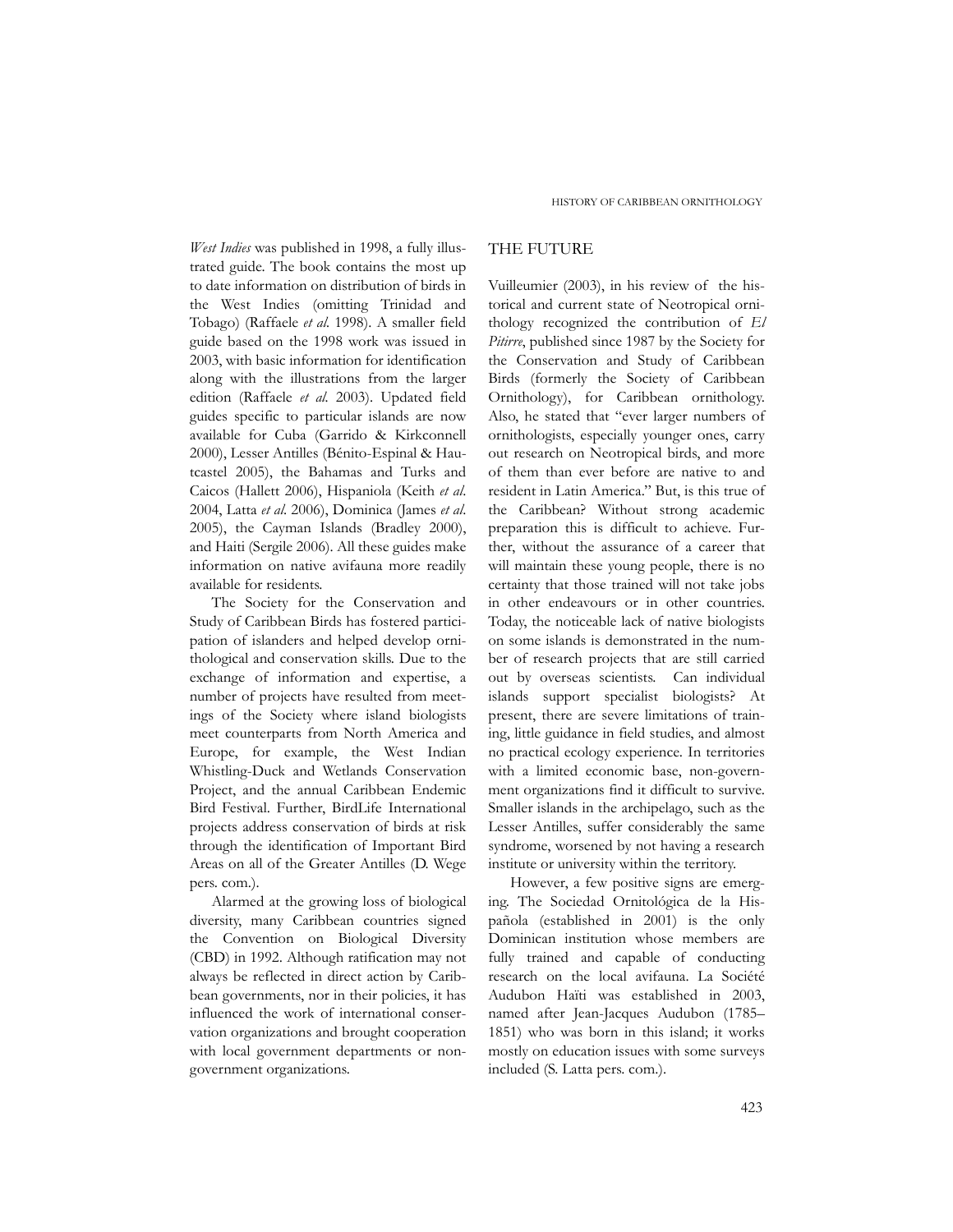It must be acknowledged though that without the research and publications of European and North American institutions and universities ornithology would still be in its infancy on many islands in the Caribbean.

#### ACKNOWLEDGMENTS

Thanks are due particularly to James W. Wiley for his succinct advice and generous assistance; to Herbert A. Raffaele for his continued interest in the Caribbean and his efforts to stimulate local participation, and to both for their insightful comments on this paper. Also to Susan Koenig for valuable comments and clarifications and for making the oral presentation at the symposium. Special thanks to Juan Freile for his guidance and infinite patience.

#### REFERENCES

- Allen, G. M. 1939. Stuart Taylor Danforth. Auk 56: 362.
- Anonymous. 1891. Report submitted by H. A. Blake on the Mongoose Commission appointed to enquire fully, whether, as is represented the Mongoose is destructive of poultry, game and other useful creatures. Jamaica Legislative Council, Kingston, Jamaica.
- Banks, R. C., & R. Hole, Jr. 1993. W. T. March's birds collected in Jamaica. Gosse Bird Club Broadsheet 60: 7–9.
- Barbour, T. 1944. Cuban ornithology. Nuttall Ornithological Club Memoirs 9, Nuttall Ornithological Club, Cambridge, Massachusetts.
- Bénito-Espinal, E., & P. Hautcastel. 2005. Les oiseaux des Antilles et leur nid: Petites et Grandes Antilles. PLB Editions, Grosier, Guadeloupe.
- Biaggi, V. 1970. Las aves de Puerto Rico. Editorial Universitaria, Universidad de Puerto Rico, San Juan, Puerto Rico.
- Bond, J. 1936. Birds of the West Indies. Academy of Natural Sciences, Philadelphia, Pennsylvania.
- Bond, J. 1940. Check-list of birds of the West Indies. Academy of Natural Sciences, Philadel-

phia, Pennsylvania.

- Bond, J. 1971. Review of "Las aves de Puerto Rico" by Virgilio Biaggi. Auk 82: 207–208.
- Bradley, P. 2000. The birds of the Cayman Islands. BOU Checklist No. 19, British Ornithologists' Union, British Ornithologists' Club, & The Natural History Museum, Tring, UK.
- Buffon, G. L. L., comte de. 1770–1786. Histoire naturelle des oiseaux, avec la description du Cabinet du Roy. Imprimerie Royale, Paris, France.
- Cory, C. B. 1889. The birds of the West Indies, including all species known to occur in the Bahama Islands, the Greater Antilles, the Caymans, and the Lesser Antilles, excepting the islands of Tobago and Trinidad. Estes & Lauriat, Boston, Massachusetts.
- Cruz, A. 1977. Ecology and behavior of the Jamaican Woodpecker. Bull. Fla. St. Mus. Biol. Sci. 22: 149–204.
- Danforth, S. T. 1926. Birds observed in Jamaica during the summer of 1926. Auk 45: 480–491.
- Danforth, S. T. 1936. Los pájaros de Puerto Rico. Rand McNally & Co., New York, New York.
- Dod, A. S. de. 1978. Aves de la República Dominicana. Museo Nacional de Historia Natural, Santo Domingo, Dominican Republic.
- Downer, A., & R. Sutton. 1990. Birds of Jamaica; a photographic field guide. Cambridge Univ. Press, Cambridge, UK.
- Eyre, A. 1966. The botanic gardens of Jamaica. Deutsch, London, UK.
- Faaborg, J., & J. Winters. 1980. More returns from the Guanica Forest, Puerto Rico. J. Field Ornithol. 51: 368.
- Garrido, O. H., & A. Kirconnell. 2000. Field guide to the birds of Cuba. Comstock Publishing Associates, Ithaca, New York.
- Gosse, P. H. 1847. The birds of Jamaica. John Van Voorst, London, UK.
- Gosse, P. H. 1851. A naturalist's sojourn in Jamaica. Brown, Green and Longmans, London, UK.
- Gosse Bird Club. 2000. Citation to Lisa Salmon. Gosse Bird Club Broadsheet 75: 2.
- Gundlach, J. 1877. Contribución a la mamología cubana. Monteil y Compañía, La Habana, Cuba.
- Gundlach, J. 1878. Apuntes para la fauna Puerto-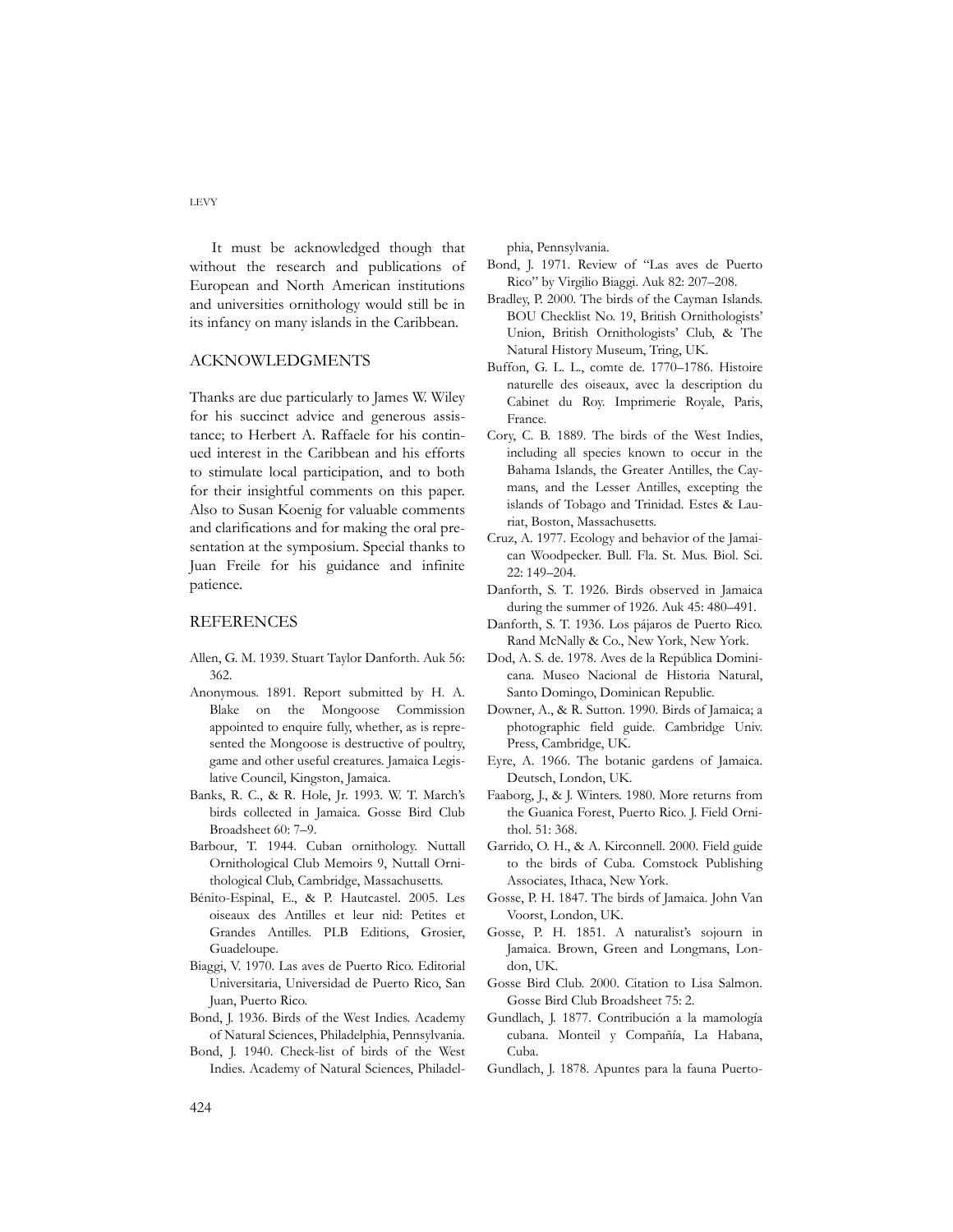Riqueña. Anales de la Sociedad Española de Historia Natural, VII. Madrid, Spain.

- Gundlach, J. 1893. Ornitología cubana ó catálogo descriptivo de todas las especies de aves tanto indígenas como de paso anual o accidental observadas en 53 años. Archivos de la Policlínica, Editorial Imprenta "La Moderna", La Habana, Cuba.
- Hallett, B. 2006. Birds of the Bahamas and the Turks & Caicos Islands. Macmillan Pocket Natural History Series, Macmillan Caribbean, London, UK.
- Handler, J. 1977. Notes on the "Bird Man". Presentation at the Association of Caribbean Historians. *http://www.geocities.com/achbulletin/achabout. htm*
- Howard, R. R. 1956. The archaeology of Jamaica: a preliminary survey. Am. Antiq. 22: 45–59.
- Imber, M. J. 1991. The Jamaican Petrel dead or alive? Gosse Bird Club Broadsheet 57: 4–9.
- James, A., S. Durand, & B. J. Baptiste. 2005. Dominica's Birds. Forestry, Wildlife & Parks Division, Roseau, Dominica.
- Jeffrey-Smith, M. 1956. Bird-watching in Jamaica. Bolivar Press, Kingston, Jamaica.
- Keith, A. R., J. W. Wiley, S. C. Latta, J. A. Ottenwalder. 2003. The birds of Hispaniola, Haiti and the Dominican Republic. An annotated checklist. BOU Checklist No. 21. British Ornithologists' Union, British Ornithologists' Club, & The Natural History Museum, Tring, UK.
- Koenig, S. E. 1999. The reproductive biology of Jamaica's Black-billed Parrot (*Amazona agilis*) and conservation implications. PhD diss., Yale Univ. New Haven, Connecticut.
- Lack, D. 1976. Island biology illustrated by the land birds of Jamaica. Blackwell Scientific Publications, Oxford, UK.
- Latta, S., & J. M. Wunderle, Jr. 1996. Ecological relationships of two todies in Hispaniola: effects of habitat and flocking. Condor 98: 769–779.
- Latta, S., C. Rimmer, A. Keith, J. Wiley, H. Raffaele, K. McFarland, & E. Fernández. 2006. Birds of the Dominican Republic & Haiti. Princeton Univ. Press, Princeton, New Jersey.
- Ledru, A. P. 1810. Voyage aux îles de Ténériffe, La Trinité, Saint-Thomas, Sainte-Croix et Porto-Rico, exécuté par ordre du gouvernement

Français, depuis le 30 Septembre 1796 jusqu'au 7 Juin 1798, sous la direction du Capitaine Baudin, pour faire des recherches et des collections relatives à l'Histoire Naturelle; contenant des observations sur le climat, le sol, la population, l'agriculture, les productions de ces îles, le caractère, les mœurs et le commerce de leurs habitants... Arthus Bertrand, Paris, France.

- Lembeye, J. 1850. Aves de la isla de Cuba. Imprenta del Tiempo, La Habana, Cuba.
- Levy, C. 1989. Banding report, 1987–88. Gosse Bird Club Broadsheet 50: 3–7.
- Levy, C. 1996. The environmental NGO movement in Jamaica. Jamaica J. 26: 22–25.
- Linnaeus, C. 1735. Systema Naturæ. Theodorus Hoak's, Leyden, The Netherlands.
- March, W. T. 1864. Notes on the birds of Jamaica. Part III. Proc. Acad. Nat. Sci. Phil. 16: 62–72.
- Natural History Society of Jamaica. 1940–1955. Notes, nos. 1–75. Kingston, Jamaica.
- Nugent, L. M. 1966. Lady Nugent's journal of her resident in Jamaica from 1801 to 1805 (new and revised edition by Philip Wright). Institute of Jamaica, Kingston, Jamaica.
- Oviedo y Valdez, G. F. de. 1535. Primera parte de la historia natural y general de las Indias. Juan Cromberger, Sevilla, Spain.
- Parkes, K. C. 1989. In memoriam: James Bond. Auk 106: 718–720.
- Raffaele, H. A. 1989. A guide to the birds of Puerto Rico and the Virgin Islands. Rev. ed. Princeton Univ. Press, Princeton, New Jersey.
- Raffaele, H., J. Wiley, O. Garrido, A. Keith, & J. Raffaele. 1998. A guide to the birds of the West Indies. Princeton Univ. Press, Princeton, New Jersey.
- Raffaele, H., J. Wiley, O. Garrido, A. Keith, & J. Raffaele. 2003. Birds of the West Indies. Princeton Univ. Press, Princeton, New Jersey.
- Rice, T. 2002. Sir Hans Sloane's Voyage to Jamaica, 1687–1689. *http://www.fathom.com/feature/60905*
- Robertson, W. B., Jr. 1962. Observations on the birds of St. John, Virgin Islands. Auk 79: 44–76.
- Rodríguez-Vidal, J. A. 1959. Puerto Rican Parrot (*Amazona vittata vittata*) study. Monograph No. 1, Department of Agriculture Communications, San Juan, Puerto Rico.
- Scott, W. E. D. 1891. Observations on the birds of Jamaica, West Indies. II. A list of the birds